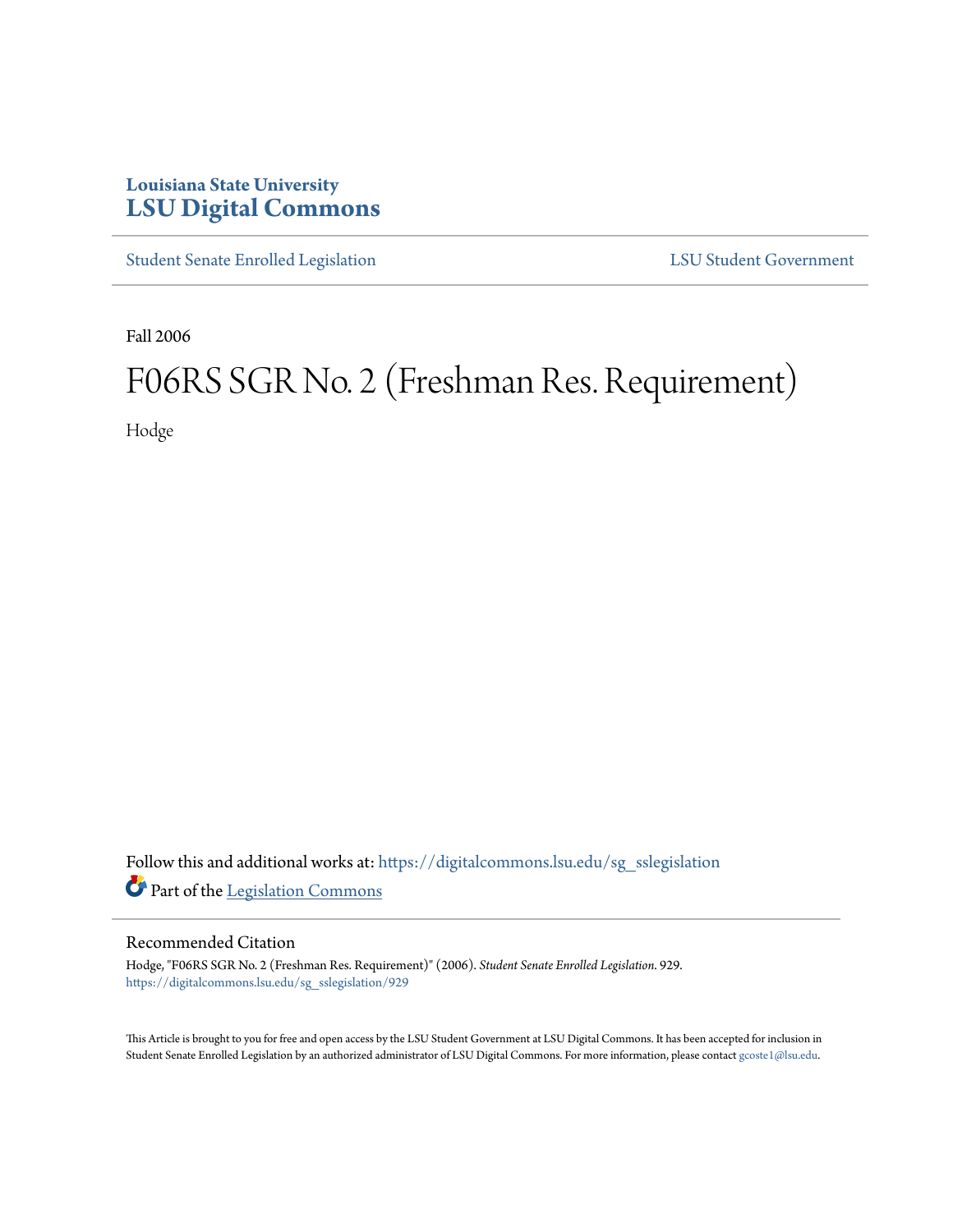| $\frac{1}{2}$                                                                 | STUDENT GOVERNMENT                          | <b>ENROLLED</b>                                                                                                                                                                                                                                                           |  |  |
|-------------------------------------------------------------------------------|---------------------------------------------|---------------------------------------------------------------------------------------------------------------------------------------------------------------------------------------------------------------------------------------------------------------------------|--|--|
| 3                                                                             | CLOUISIANA STATE UNIVERSITY                 |                                                                                                                                                                                                                                                                           |  |  |
| $\overline{4}$                                                                | <b>STUDENT SENATE</b><br>Fo <sub>6</sub> RS |                                                                                                                                                                                                                                                                           |  |  |
| 5                                                                             |                                             |                                                                                                                                                                                                                                                                           |  |  |
| SGR No. 2<br>6                                                                |                                             |                                                                                                                                                                                                                                                                           |  |  |
| $\tau$                                                                        | <b>BY: SENATOR HODGE</b>                    |                                                                                                                                                                                                                                                                           |  |  |
| 8                                                                             |                                             | <b>A RESOLUTION</b>                                                                                                                                                                                                                                                       |  |  |
| 9<br>TO RE-AFFIRM STUDENT OPPOSITION TO AND URGE THE ADMINISTRATION TO REJECT |                                             |                                                                                                                                                                                                                                                                           |  |  |
| 10<br>11                                                                      |                                             | ANY FRESHMAN RESIDENCY REQUIREMENT.                                                                                                                                                                                                                                       |  |  |
| 12<br>13<br>14<br>15<br>16                                                    | <b>PARAGRAPH 1:</b>                         | WHEREAS, THERE IS CURRENTLY A PROPOSAL BEING CONSIDERED<br>BY THE UNIVERSITY THAT WOULD REQUIRE ALL FRESHMAN<br>UNDER THE AGE OF 21 WHO DO NOT RESIDE WITH THEIR<br>PARENTS TO LIVE ON CAMPUS THEIR FIRST YEAR, AND                                                       |  |  |
| 17<br>18<br>19<br>20<br>21                                                    | <b>PARAGRAPH 2:</b>                         | WHEREAS, THE DEPARTMENT OF RESIDENTIAL LIFE PROPOSED A<br>SIMILAR PLAN IN 2001, WHICH WAS OPPOSED UNANIMOUSLY BY<br>THE LSU AND A&M STUDENT SENATE AND 68% OF THE<br>STUDENT BODY DURING A CAMPUS-WIDE REFERENDUM, AND                                                    |  |  |
| 22<br>23<br>24<br>25                                                          | <b>PARAGRAPH 3:</b>                         | WHEREAS, THE CHEAPEST RENT FOR A TWO BEDROOM<br>DORMITORY ROOM FOR THE 2006-2007 ACADEMIC YEAR IS<br>\$1,835, AN INCREASE OF MORE THAN 100% FROM 1998, AND                                                                                                                |  |  |
| 26<br>27<br>28<br>29<br>30<br>31                                              | PARAGRAPH 4:                                | WHEREAS, THERE IS AN ADDITIONAL REQUIREMENT THAT ALL<br>ON-CAMPUS FRESHMAN PURCHASE A MEAL PLAN THROUGH<br>CHARTWELL'S DINING SERVICES, THAT CURRENTLY OFFERS THE<br>CHEAPEST MEAL PLAN AT A RATE OF \$1,129 WHICH COVERS AN<br>AVERAGE OF 5 MEALS PER WEEK, AND          |  |  |
| 32<br>33<br>34<br>35<br>36                                                    | PARAGRAPH 5:                                | WHEREAS, FOR THE 2006-2007 ACADEMIC YEAR, T.O.P.S. WILL<br>ONLY COVER \$1,664 OF TUITION AND FEES FOR THE LSU AND<br>A&M CAMPUS, LEAVING \$590.50 IN UNFUNDED FEES FOR<br>FRESHMAN, AND                                                                                   |  |  |
| 37<br>38<br>39<br>40<br>41<br>42                                              | PARAGRAPH 6:                                | WHEREAS, THE COST FOR A FRESHMAN TO SET FOOT ON THE<br>CAMPUS WOULD BE EQUAL TO \$3,554.50, WHICH DOES NOT<br>INCLUDE THE COST OF TEXTBOOKS, OTHER FOOD ONE WOULD<br>HAVE TO BUY THAT IS NOT COVERED BY THE MEAL PLAN AND<br>ENTERTAINMENT THE STUDENT MAY UNDERTAKE, AND |  |  |
| 43<br>44<br>45<br>46<br>47                                                    | <b>PARAGRAPH 7:</b>                         | WHEREAS, A FRESHMAN IS ONLY ELIGIBLE TO APPLY FOR A LOAN<br>IN THE AMOUNT OF \$1,250 PER SEMESTER THROUGH THE<br>STAFFORD LOAN PROGRAM, LEAVING THEM SHORT THE AMOUNT<br>OF MONEY NEEDED TO PAY FOR ALL THE AFOREMENTIONED<br>EXPENSES, AND                               |  |  |
| 48<br>49<br>50<br>51<br>52<br>53                                              | <b>PARAGRAPH 8:</b>                         | WHEREAS, NOT ONLY ARE THERE MONETARY REASONS TO REJECT<br>THE FRESHMAN RESIDENCY REQUIREMENT, BUT ALSO POLICY<br>REASONS RELATED TO THE RULES AND REGULATIONS OF THE<br>DEPARTMENT OF RESIDENTIAL LIFE, AND                                                               |  |  |
| 54<br>55                                                                      | <b>PARAGRAPH 9:</b>                         | WHEREAS, ANY STUDENT WHO LIVES ON CAMPUS MUST SIGN A<br>CONTRACT AGREEING TO CERTAIN RULES AND REGULATIONS                                                                                                                                                                |  |  |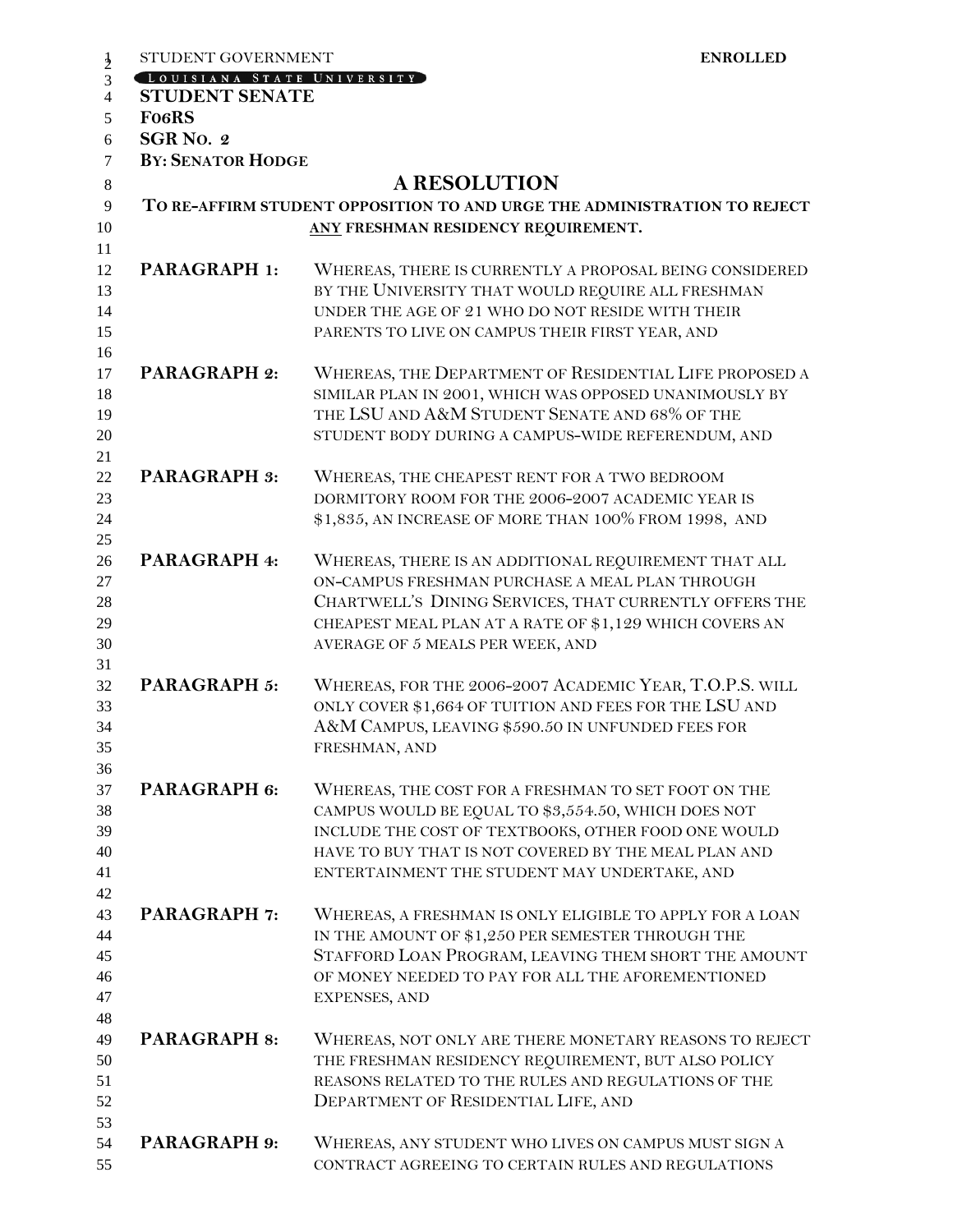| 56<br>57<br>58                                     |                      | THAT ARE INTRUSIVE AND INFRINGE ON CONSTITUTIONAL<br>LIBERTIES INCLUDING THE FREEDOM OF RELIGION, SPEECH, AND<br>SEARCH AND SEIZURE, AND                                                                                                                                                                                                                                                  |
|----------------------------------------------------|----------------------|-------------------------------------------------------------------------------------------------------------------------------------------------------------------------------------------------------------------------------------------------------------------------------------------------------------------------------------------------------------------------------------------|
| 59<br>60<br>61<br>62<br>63<br>64<br>65<br>66<br>67 | PARAGRAPH 10:        | WHEREAS, THE CONSTITUTIONAL RIGHT OF FREEDOM OF<br>RELIGION WOULD BE INFRINGED UPON IF A STUDENT AS PART OF<br>THEIR RELIGIOUS BELIEFS MUST BURN CANDLES AND INCENSE IN<br>THEIR DORM ROOM AS THESE ITEMS ARE BANNED FROM BEING IN<br>THE ROOM OR IF THEY HAVE DIETARY NEEDS SUCH AS HALAL,<br>KOSHER OR VEGAN, AS CHARTWELL'S CANNOT PROVIDE THESE<br>MEAL TYPES IN SUFFICIENT FORM, AND |
| 68<br>69<br>70<br>71<br>72                         | PARAGRAPH 11:        | WHEREAS, THE CONSTITUTIONAL RIGHT TO SPEECH IS<br>INFRINGED UPON AS THE DEPARTMENT OF RESIDENTIAL LIFE<br>PROHIBITS ANY DECORATION IN A DORMITORY ROOM THAT<br>ADVERTISES ALCOHOLIC BEVERAGES IN ANY WAY, AND                                                                                                                                                                             |
| 73<br>74<br>75<br>76<br>77<br>78                   | PARAGRAPH 12:        | WHEREAS, THE CONSTITUTIONAL RIGHT AGAINST AN UNLAWFUL<br>SEARCH AND SEIZURE IS ALSO INFRINGED AS THE REGUALATIONS<br>PROVIDE THAT ANY STAFF MEMBER CAN ENTER A STUDENT'S<br>ROOM UNANNOUNCED 24 HOURS A DAY TO CONDUCT A SAFETY<br>INSPECTION, AND                                                                                                                                        |
| 79<br>80<br>81<br>82<br>83<br>84                   | <b>PARAGRAPH 13:</b> | WHEREAS, THE VISITATION POLICY OF RESIDENTIAL LIFE IS<br>DISCRIMINATORY AGAINST OPPOSITE-SEX COUPLES AS THE<br>CURRENT POLICY ONLY ALLOWS PERSONS OF THE SAME-SEX TO<br>REMAIN FOR 24 HOURS IN A STUDENTS ROOM AND THE POLICY<br>VIOLATES THE RIGHT OF A STUDENT TO ASSEMBLE FREELY WITH<br>WHO THEY CHOOSE, AND                                                                          |
| 85<br>86<br>87<br>88<br>89<br>90                   | PARAGRAPH 14:        | WHEREAS, THE AFOREMENTIONED CONSTITUTIONAL LIBERTIES<br>ARE IMPORTANT TO MANY STUDENTS AND THEY SHOULD NOT BE<br>FORCED TO SIGN THEIR RIGHTS AWAY AS A CONTINGENCY FOR<br>ENROLLING AT LSU THROUGH LIVING IN A DORMITORY, AND                                                                                                                                                             |
| 91<br>92<br>93<br>94                               | PARAGRAPH 15:        | WHEREAS, THE POLICY EXEMPTS ONLY PERSONS OVER 21,<br>PERSONS WITH FINANCIAL NEED, PERSONS WHO LIVE WITH THEIR<br>FAMILY, PERSONS WITH HEALTH ISSUES, AND                                                                                                                                                                                                                                  |
| 95<br>96<br>97<br>98<br>99<br>100                  | PARAGRAPH 16:        | WHEREAS, THE RECENT DEATHS RELATED TO MENINGITIS MAY<br>GIVE STUDENTS PAUSE ABOUT LIVING IN A COMMUNAL SETTING<br>AND STUDENTS SHOULD BE ABLE TO MAKE THE DECISION FOR<br>THEMSELVES WHETHER THEY WANT TO LIVE IN A COMMUNAL<br>ENVIRONMENT, AND                                                                                                                                          |
| 101<br>102<br>103<br>104<br>105<br>106             | PARAGRAPH 17:        | WHEREAS, FOR OTHER MEDICAL OR PSYCHOLOGICAL REASONS,<br>STUDENTS MAY CHOOSE NOT TO LIVE ON CAMPUS AND THEY<br>SHOULD NOT HAVE TO JUSTIFY THEIR NEEDS TO THE<br>DEPARTMENT OF RESIDENTIAL LIFE BY TURNING OVER THEIR<br>MEDICAL FILES IN ORDER TO GAIN AN EXEMPTION, AND                                                                                                                   |
| 107<br>108                                         | PARAGRAPH 18:        | WHEREAS, THE GOVERNING BODY OF ON CAMPUS STUDENTS, THE<br>RESIDENCE HALL ASSOCIATION, HAS NOT ENDORSED THE PLAN                                                                                                                                                                                                                                                                           |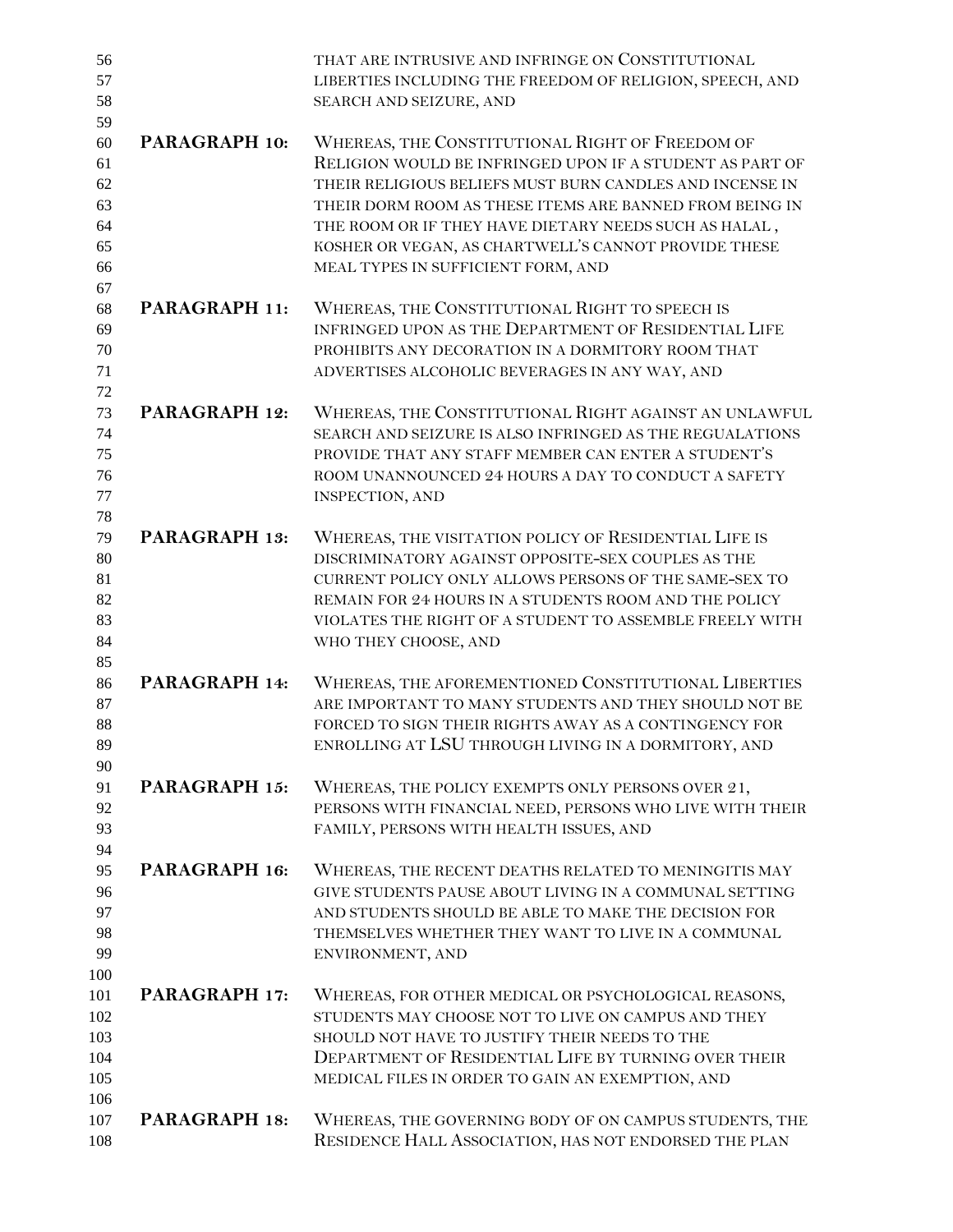| 109<br>110 |               | AND THEY SHOULD BE GIVEN AN OPPORTUNITY TO ADDRESS<br>ISSUES RELATED TO THE PLAN BEFORE A PLAN IS SUBMITTED, AND |
|------------|---------------|------------------------------------------------------------------------------------------------------------------|
| 111        |               |                                                                                                                  |
| 112        | PARAGRAPH 19: | WHEREAS, THE MANDATING OF FRESHMAN TO LIVE ON CAMPUS                                                             |
| 113        |               | MAY FORCE UPPERCLASSMAN AND GRADUATE STUDENTS TO FIND                                                            |
| 114        |               | A PLACE TO LIVE OFF CAMPUS BECAUSE OF THE DECREASED                                                              |
| 115        |               | AMOUNT OF ROOM AVAILABLE FOR THEM TO RESIDE ON CAMPUS,                                                           |
| 116        |               | <b>AND</b>                                                                                                       |
| 117        |               |                                                                                                                  |
| 118        | PARAGRAPH 20: | WHEREAS, MORE STUDENT INPUT IS NEEDED BEFORE A                                                                   |
| 119<br>120 |               | FRESHMAN RESIDENCY REQUIREMENT IS IMPLEMENTED AS IT<br>WILL AFFECT FUTURE STUDENTS GREATLY IN TERMS OF WHO       |
| 121        |               | CAN AND CAN'T AFFORD TO ATTEND LSU BECAUSE OF THIS                                                               |
| 122        |               | POLICY, AND                                                                                                      |
| 123        |               |                                                                                                                  |
| 124        | PARAGRAPH 21: | WHEREAS, THIS PLAN MAY INTERRUPT FAMILY PLANS AS                                                                 |
| 125        |               | PARENTS MAY HAVE PURCHASED OFF-CAMPUS CONDOS OR HOMES                                                            |
| 126        |               | IN THE LAST FEW YEARS, PLANNING FOR A SERIES OF CHILDREN                                                         |
| 127        |               | TO RESIDE IN THEM WHILE ATTENDING LSU, WHICH WOULD BE                                                            |
| 128        |               | DISRUPTED BY THIS POLICY, AND                                                                                    |
| 129        |               |                                                                                                                  |
| 130        | PARAGRAPH 22: | WHEREAS, A VISITING COMMITTEE HIRED BY THE UNIVERSITY                                                            |
| 131        |               | MADE A REPORT BASED ON OBSERVATIONS THEY MADE ON APRIL                                                           |
| 132        |               | 27-29, 2004, STATING IN PART, "DURING THE SPRING 2004                                                            |
| 133        |               | SEMESTER, HOWEVER, AN AD HOC FACULTY SENATE COMMITTEE                                                            |
| 134        |               | WAS OPERATING WITH THE SPECIFIC CHARGE OF EXAMINING THE                                                          |
| 135        |               | CIRCUMSTANCES SURROUNDING THE POTENTIAL REQUIREMENT                                                              |
| 136        |               | AND MAKING RECOMMENDATIONS ABOUT WHEN AND HOW IT                                                                 |
| 137<br>138 |               | SHOULD BE IMPLEMENTED THE AD HOC COMMITTEE<br>CONCLUDED THAT THE PROJECTED NUMBER OF BEDS AVAILABLE              |
| 139        |               | ON CAMPUS WOULD NOT ALLOW A UNIVERSAL REQUIREMENT, OR                                                            |
| 140        |               | EVEN A REQUIREMENT WITH REASONABLE EXCEPTIOSN, TO BE                                                             |
| 141        |               | INSTITUTED BEFORE 2010," AND                                                                                     |
| 142        |               |                                                                                                                  |
| 143        | PARAGRAPH 23: | WHEREAS, THERE SHOULD BE ADDITIONAL INPUT FROM AN AD                                                             |
| 144        |               | HOC COMMITTEE OF THE FACULTY SENATE AS THERE WAS IN                                                              |
| 145        |               | 2001 TO FURTHER STUDY THE IMPLICATIONS OF THIS PROPOSAL                                                          |
| 146        |               | BEFORE IT IS ENACTED.                                                                                            |
| 147        |               |                                                                                                                  |
| 148        |               | THEREFORE, BE IT RESOLVED BY THE LOUISIANA                                                                       |
| 149        |               | STATE UNIVERSITY AND AGRICULTURAL AND                                                                            |
| 150        |               | MECHANICAL COLLEGE SENATE THAT THE                                                                               |
| 151        |               | ADMINISTRATION OF LSU REJECT ANY FRESHMAN RESIDENCY                                                              |
| 152        |               | REQUIREMENT FOR THE AFOREMENTIONED REASONS.                                                                      |
| 153        |               |                                                                                                                  |
| 154        | PARAGRAPH 24: | THIS BILL SHALL TAKE EFFECT UPON PASSAGE BY A MAJORITY<br>VOTE OF THE LSU STUDENT SENATE AND SIGNATURE BY THE    |
| 155<br>156 |               | PRESIDENT, UPON LAPSE OF TIME FOR PRESIDENTIAL ACTION, OR                                                        |
| 157        |               | IF VETOED BY THE PRESIDENT AND SUBSEQUENTLY APPROVED BY                                                          |
| 158        |               | THE SENATE, ON THE DATE OF SUCH APPROVAL.                                                                        |
| 159        |               |                                                                                                                  |
|            |               |                                                                                                                  |